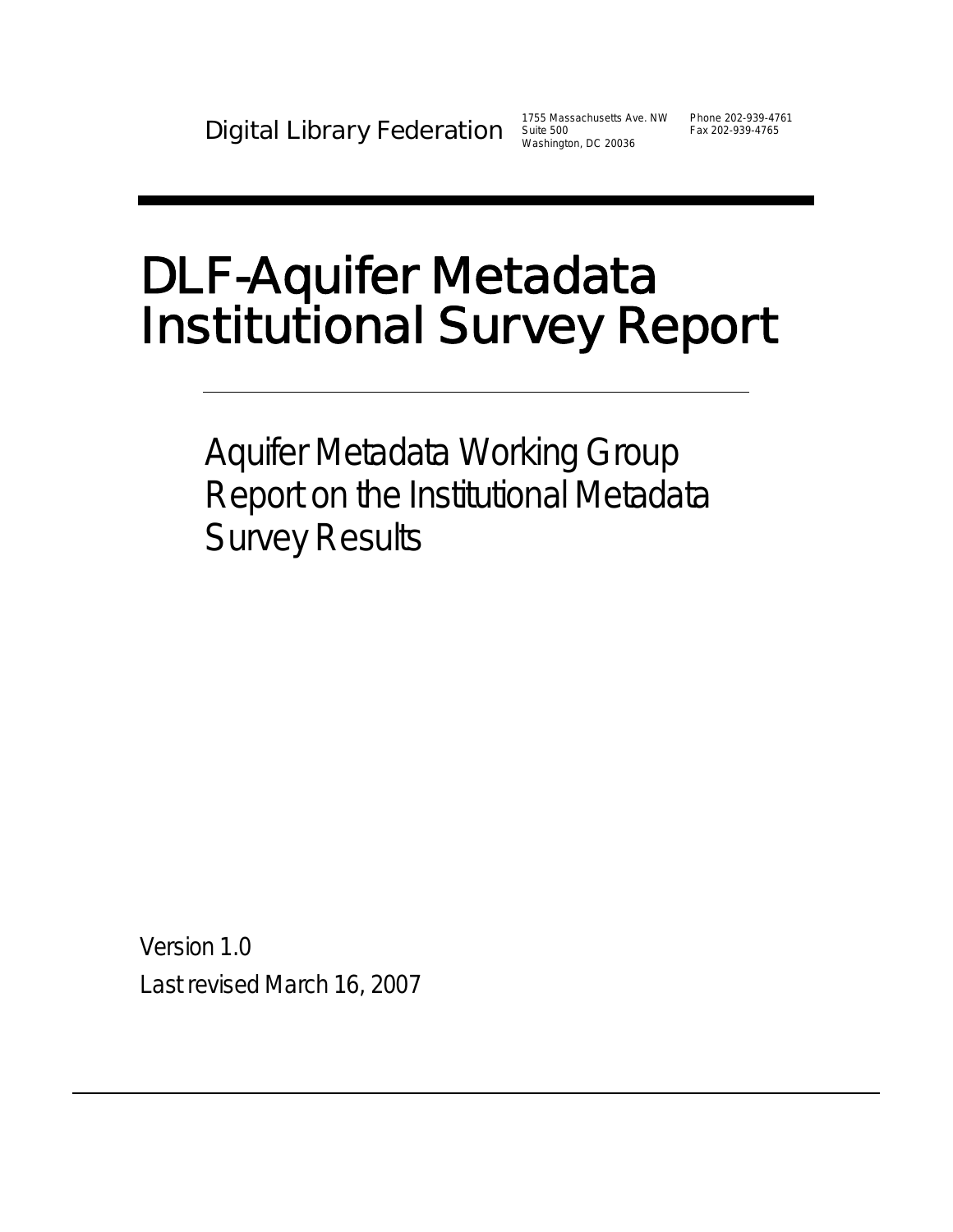# **Table of Contents**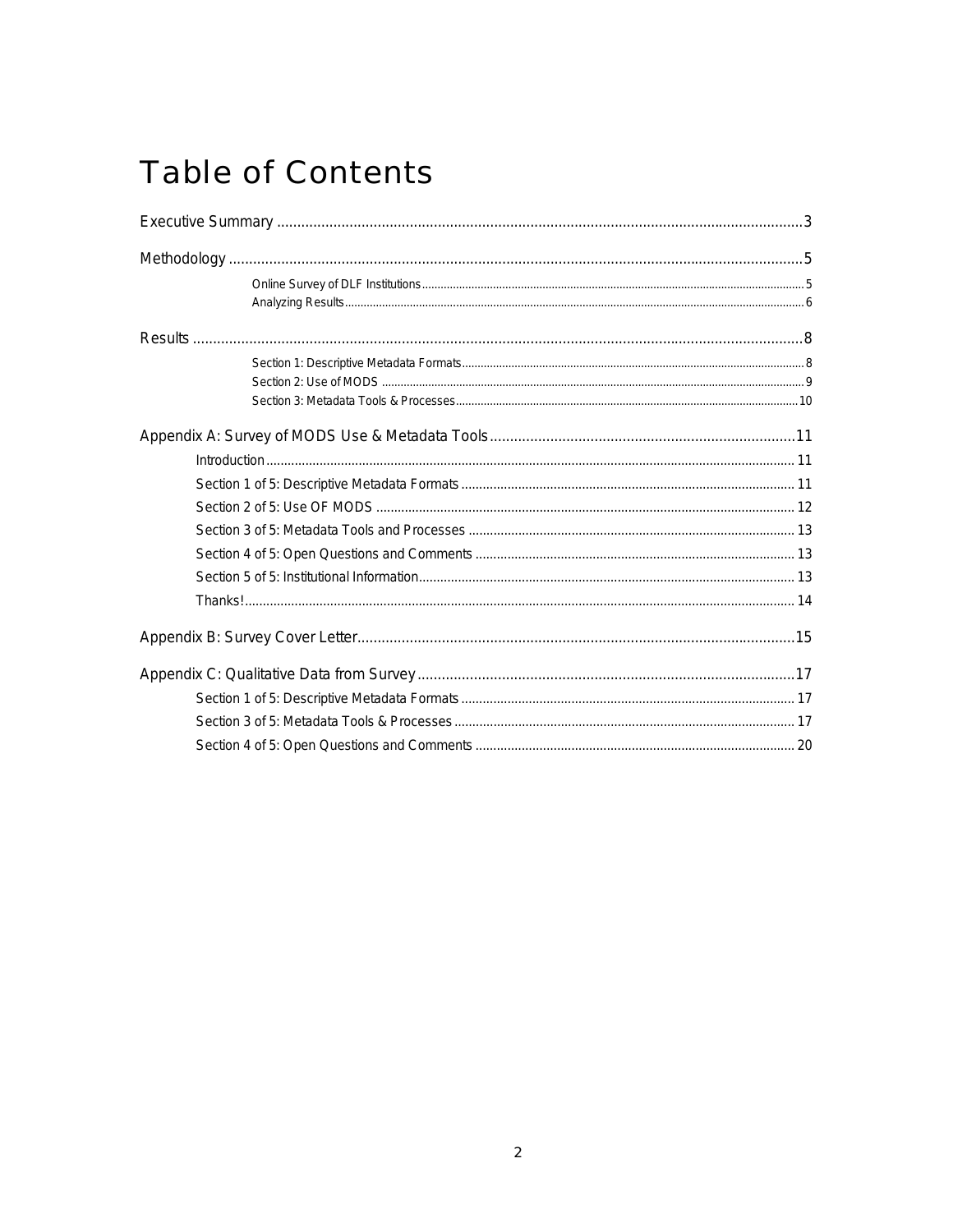# Executive Summary

The Digital Library Federation (DLF) Aquifer Metadata Working Group (MWG) was charged with recommending metadata policies and best practices to the DLF Aquifer Implementation Group and designing workflows for metadata harvesting, creation and enhancement. As a step towards meeting these goals, the group has undertaken a survey of DLF institutions in order to discover what metadata formats are currently used among DLF institutions to create descriptive metadata within American cultural heritage collections, to gauge the current use of MODS (as a richer and shareable metadata format), and to assess what tools are used and desired by institutions in their work with metadata. Several key findings emerged from this survey:

- **DLF institutions use a variety of descriptive metadata formats in managing their digital resources locally.** Not surprisingly, format- and system-based factors have a strong impact on local decisions about metadata formats. The focus of DLF Aquifer on improved richness of *shareable* descriptive metadata being made available by DLF institutions for aggregation is an important factor to reinforce.
- **MODS is not widely used as a descriptive metadata format in local content management systems.** Articulating the desired usage of MODS as a richer format than Dublin Core for *sharing* metadata for aggregation, and providing tools that facilitate transformation into MODS of shareable metadata records from native content management system metadata formats will be important for DLF Aquifer moving forward.
- **DLF institutions use a variety of homegrown, open source, and commercial tools to create, manipulate, manage, and preserve descriptive and other metadata in local environments.** Local factors will continue to be a primary contributor to local decisions about how to manage metadata for digital resources through its lifecycle. Transformation for *optimizing shareability* of metadata extracted from locally relevant content management environments should remain a key objective for DLF Aquifer.

The results of this survey point to some issues and considerations for the current and future work of DLF Aquifer, and suggest that there are several areas of need among DLF institutions that the Aquifer project could meet. The following are key issues and considerations that will inform the work of the DLF Aquifer Metadata Working Group:

 **Institutions need tools that facilitate more standardized transformations of descriptive metadata from locally relevant formats into records that can be harvested by data aggregation services for a variety of user-specific needs.** The MWG is currently working with the Library of Congress to create a version of the popular MARC-to-MODS stylesheet that produces a shareable MODS record that adheres to the *DLF/Aquifer Implementation Guidelines for Shareable MODS Records, Version 1.0*. This effort will meet the needs of a significant number of survey respondents who are using MARC as a local metadata format. The survey also indicates that the MWG might profitably begin discussions with communities of TEI, VRA Core, and CDWA Lite users around development of standardized transformation stylesheets oriented towards shareability with these communities..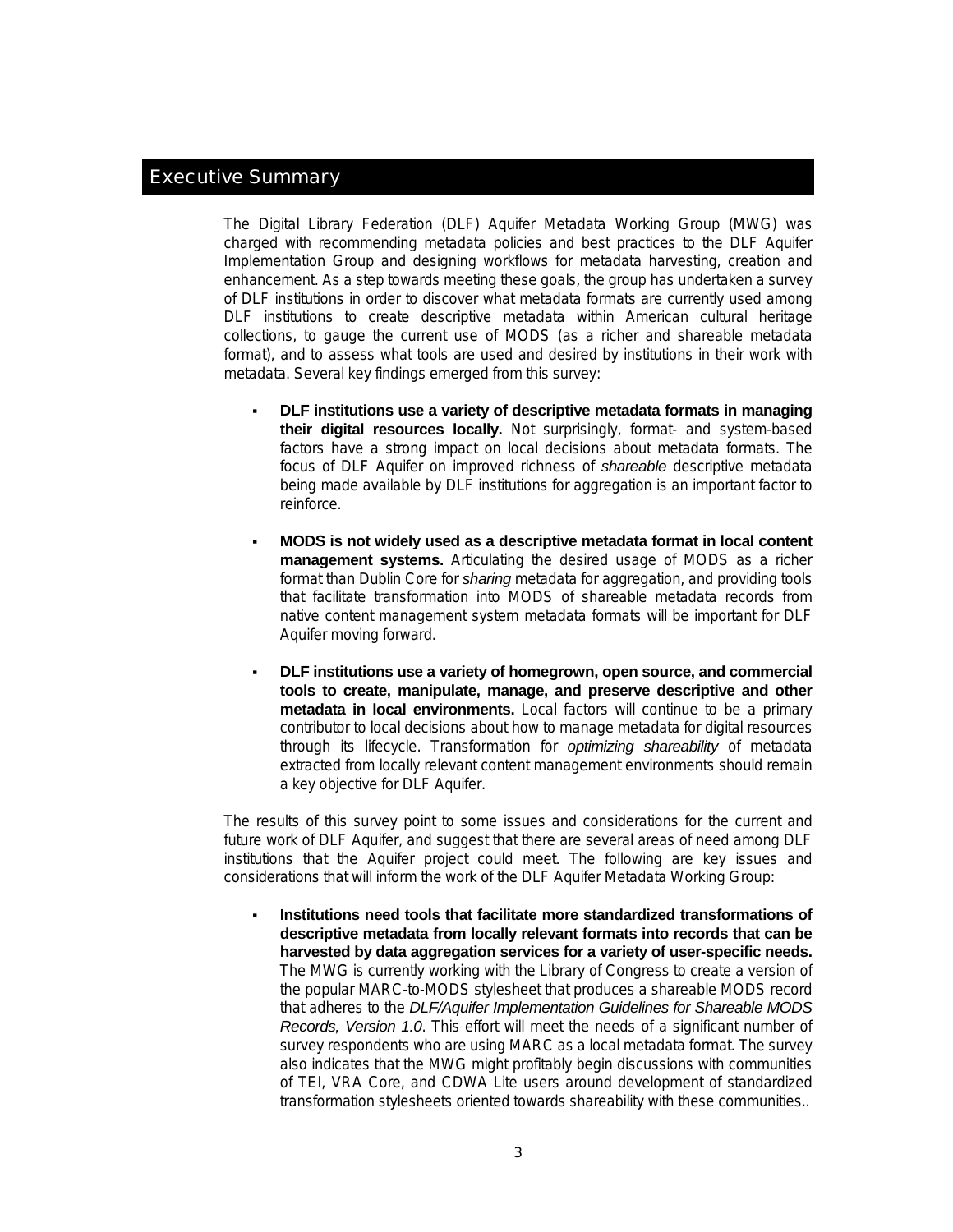**Many respondents indicated local work with EAD to encode finding aids, or guides, to archival collections.** The prevalence of EAD usage indicates that the MWG might profitably work with the archival community to articulate a common understanding of best practices for sharing metadata records for these finding aids as digital objects, and to develop a standardized stylesheet for extracting a shareable metadata record for finding aids that adheres to the *DLF/Aquifer Implementation Guidelines for Shareable MODS Records, Version 1.0*.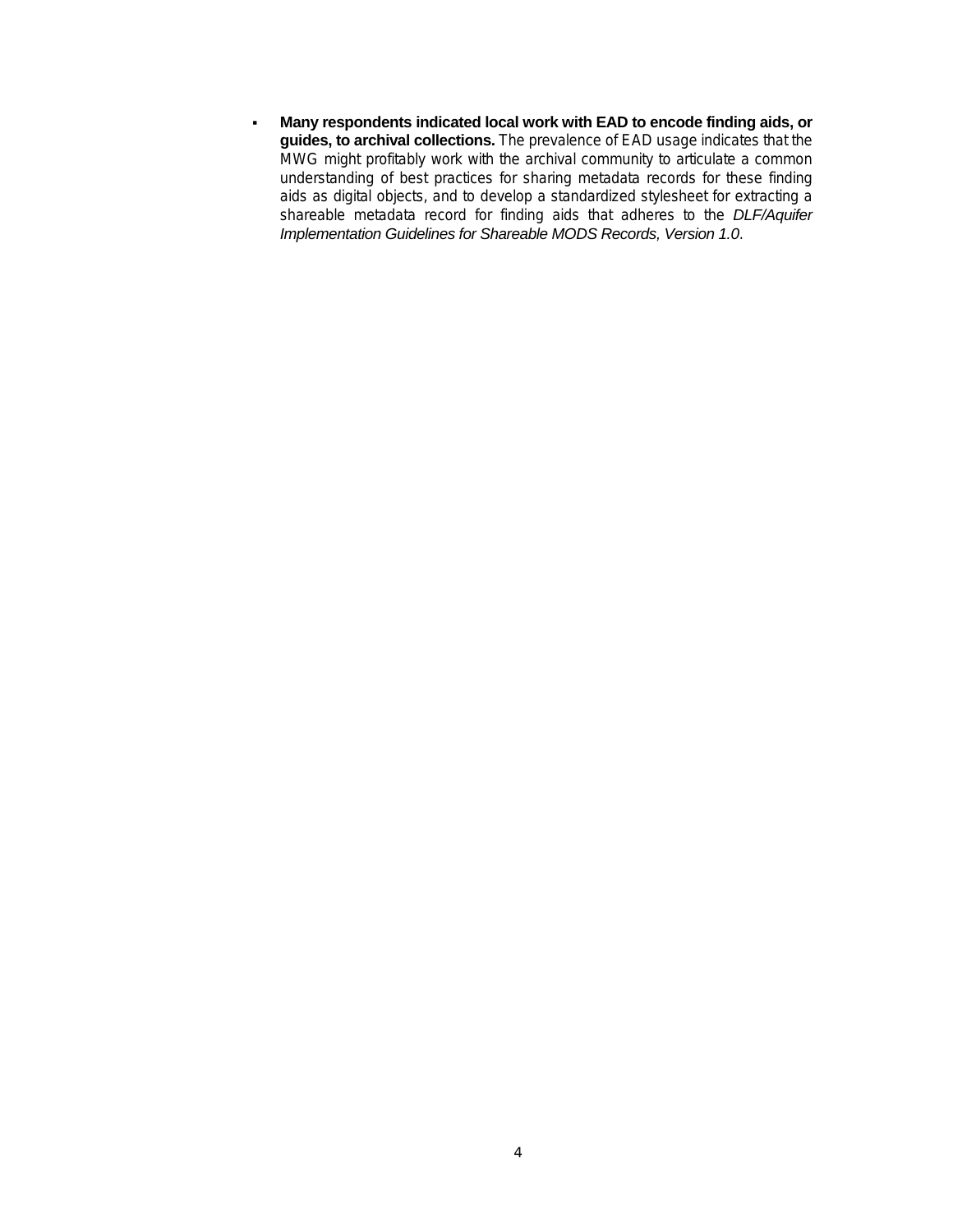# **Methodology**

The Metadata Working Group identified a gap in knowledge about how various DLF and DLF Aquifer institutions were managing metadata, what formats were in production or test, and common and desired tools for managing metadata. It was decided that this information could be quickly and comprehensively gathered using an online survey. During the summer of 2005 the group constructed an online survey which was then distributed among all DLF institutions. In conducting these surveys, the Metadata Working Group hoped to discover current metadata practices and formats among DLF institutions.

# Online Survey of DLF Institutions

In an effort to better inform its developing activities, the Metadata Working Group initially sought to discover (1) whether institutions were using the MODS metadata format, and how (production or test), (2) what documentation they may have developed regarding MODS use, and (3) what tools they are currently using to work with metadata. Following targeted email queries of metadata librarians in four DLF institutions, the group decided that, given the brevity of the survey and the number of DLF institutions, it would be more feasible to distribute an online survey. This online survey would allow for quick and comprehensive querying of all DLF institutions while simultaneously providing participants with an opportunity to describe metadata management at their institution. A copy of this online survey is provided in Appendix A.

# *Participants*

Our target audience was metadata librarians at DLF institutions. Additionally, we sought out individuals with a history of active participation in DLF functions, who would thus have a sense of the provenance of the Aquifer project and the potential importance of its work for the larger DLF community. Names and contact information were culled from a DLF database of active members, then supplemented by information on digital library initiatives currently being undertaken at DLF institutions and recommendations made by DLF Aquifer working group members.

A copy of the survey URL was included in a cover letter emailed to two individuals at each institution, pre-identified as likely participants for one of the two surveys being distributed by DLF Aquifer. This letter included background information on the DLF Aquifer project, description of the survey, instructions on completing the survey, and a request to pass the survey along to a more appropriate respondent, if deemed necessary. In an effort to control and more easily assess the data, we asked that each institution submit only one institutional response for the survey. A copy of the survey cover letter is included in Appendix B. Note that this cover letter introduced two separate information-gathering surveys that DLF Aquifer conducted. The Services Working Group's (SWG) survey canvassed current and desired use of DLF institutions' digital collections and services, existing and desired support for those services, and usage assessment methods and frequency. A summary of the SWG's survey results are published separately.

# *Design*

The survey was divided into five sections, with the first four sections addressing different aspects of metadata formats and management and the last section requesting personal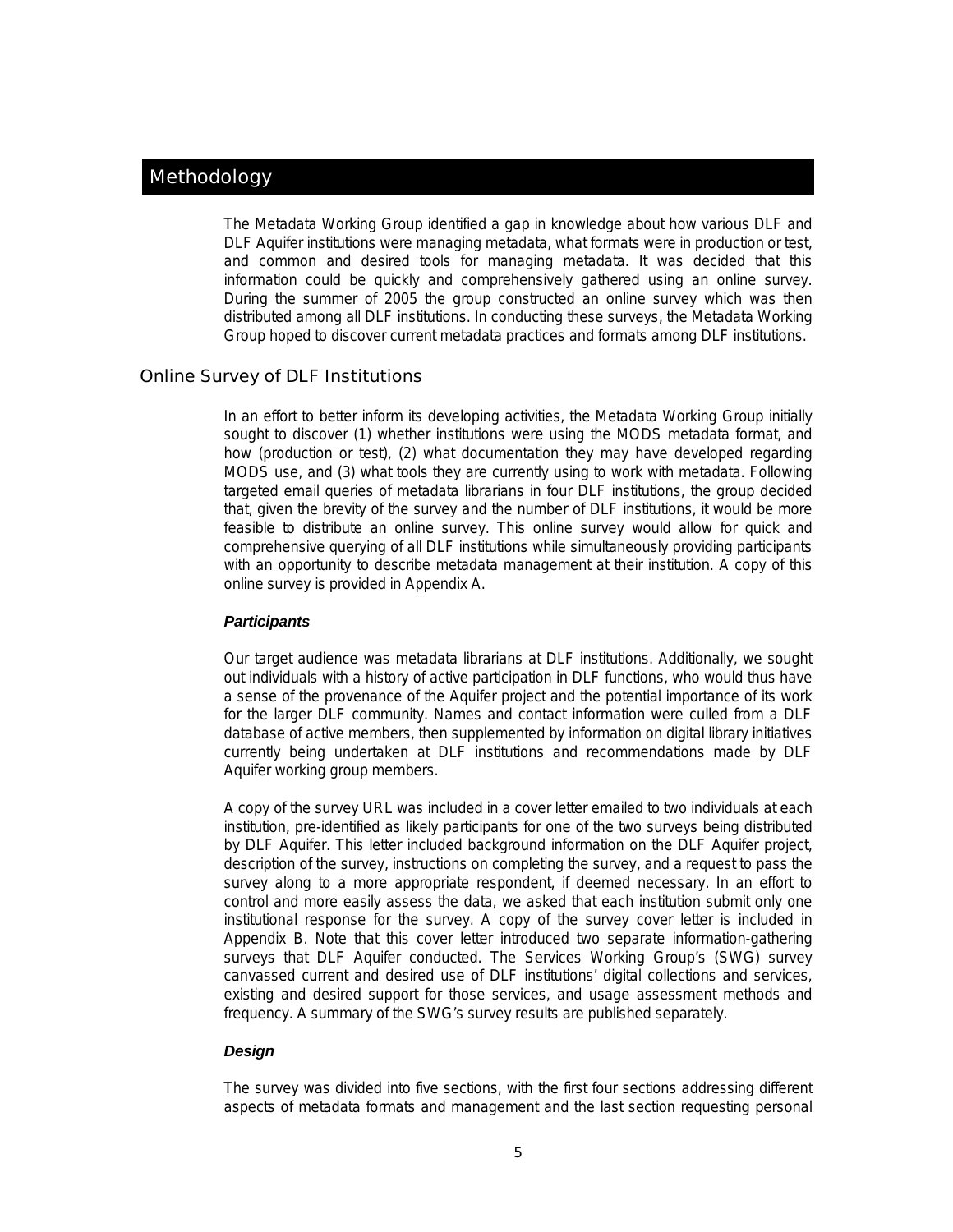and institutional information for use in analyzing the results. The goals of sections were as follows:

- Section 1: Descriptive Metadata Formats Assess metadata formats currently being used to create descriptive metadata within American cultural heritage digital collections.
- Section 2: Use of MODS Assess current use of MODS and documentation developed.
- Section 3: Metadata Tools & Processes Solicit information about tools institutions are currently using with their metadata and for what purposes.
- Section 4: Open Questions & Comments Provide an opportunity for participating institutions to supply other information, ideas, or questions that may not have been covered or fully explored in the survey, as well as to comment on the survey itself.
- Section 5: Institutional Information Gather information on who participated in this survey, to use in analyzing the results and following up on responses if necessary.

As stated previously, the online survey was intended to canvass a broader audience while still allowing for qualitative descriptions of DLF institutions' use of metadata tools. A copy of the text of the online survey, with screen captures, may be found in Appendix A.

# *Format*

The choice of an online survey format offered (1) the possibility of a faster turnaround time than we might reasonably expect with mailed paper questionnaires and (2) already digitized data, which could also decrease our time spent in analysis of the results.

#### *Timeline*

On August 3, 2005, URLs to the online survey were emailed to 34 DLF institutions. (A copy of the survey cover letter is available in Appendix B.) Participants were initially given two weeks to complete the online survey. A decision was made to extend the closing date an extra week when it became clear that many institutions could improve their responses by having more time to gather people and information necessary to complete the survey. The survey closed on August 26, 2005.

# Analyzing Results

At the end of the survey period, the Metadata Working Group had collected 27 responses to the online survey. Initial passes through the data revealed a few blank surveys. Removing blank responses resulted in 25 total responses to the survey, with an average of 22 responses to each question (since respondents did not always answer every question). Because of the small sample size of this survey, it was decided that, rather than omitting incomplete responses, the number of respondents for each question would be indicated in the analysis.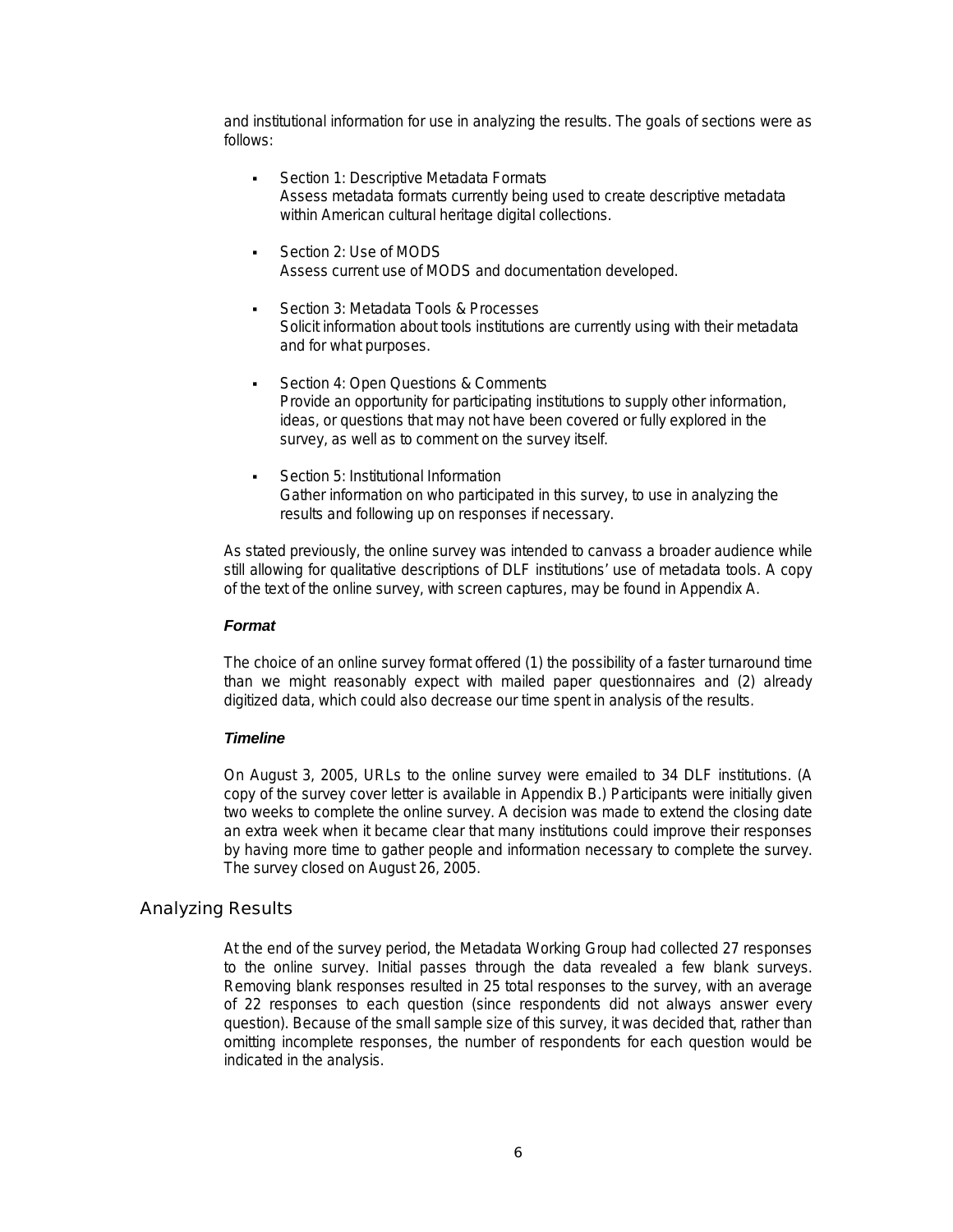# *Cleaning Data*

In the interest of sharing survey findings with others without compromising the anonymity of respondents, qualitative data that could be used to identify an individual or institution was either quantified or was amended to remove any identifying information. The following generic descriptions were used in the data to substitute for institution- or individualidentifying information:

| <b>GENERIC DESCRIPTION</b> | DATA REPLACED                                           |
|----------------------------|---------------------------------------------------------|
| [institution]              | Name of an institution                                  |
| [project]                  | Name of a specific grant project or local<br>initiative |

In addition, because most of the responding DLF institutions use American English spelling conventions, some words were re-spelled to fit this standard so that non-American institutions could not be easily identified. The anonymized qualitative survey responses are provided in Appendix C of this report. As mentioned previously, responses to questions specifically soliciting personal or institutional information are not provided or analyzed in this report. Additionally, detailed qualitative responses describing tools an institution uses with metadata were also omitted. Because question 5 – "What tools do you use to manage and manipulate metadata (in any format)?") – produced highly detailed accounts of institutions' metadata technical infrastructure, and because omitting such specifics from the qualitative response would essentially render the information useless, this data is not provided in the Appendix.

# *Qualitative Data Analysis*

The Aquifer MWG survey contained four questions soliciting qualitative responses: either questions with pre-defined response categories with an open-ended "Other, please specify" option or simply open-ended questions. In addition to listing narrative responses to three of these questions in the survey report (see Appendix C for these anonymized qualitative responses), the decision was made to quantify answers to question 5 according to the specific tools used, the category of tools used, and the number of institutions employing them. In the interest of further protecting the anonymity of respondents, tools used by used by three institutions or less were omitted from the quantitative data.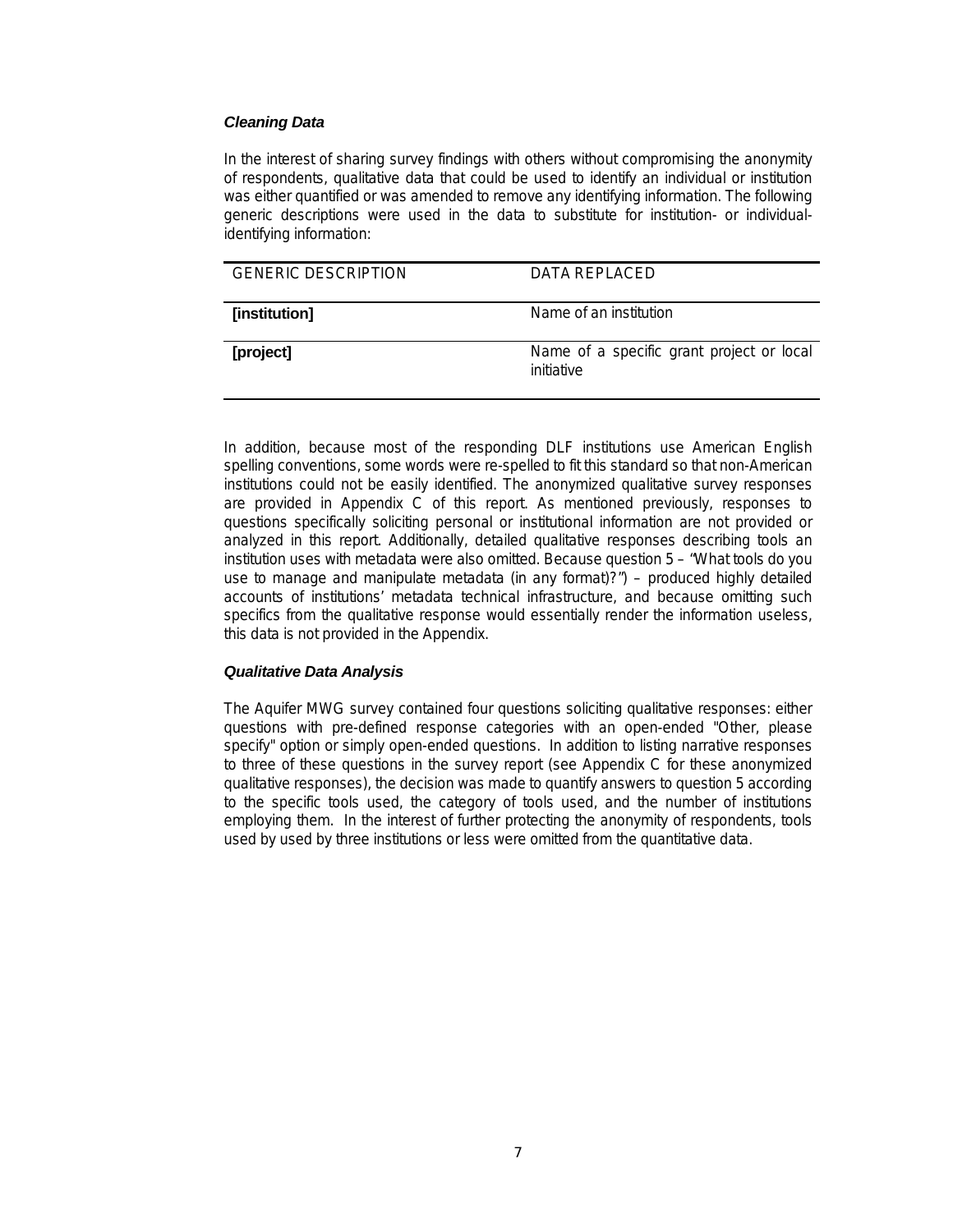# **Results**

The survey was divided into five sections, each addressing different aspects of metadata use and management and/or gathering institutional or individual information for administrative use. This section of the report summarizes qualitative and quantitative responses to survey questions. Responses to questions in sections specifically requesting institution- or individual-identifying information are excluded from this report.

#### Section 1: Descriptive Metadata Formats

The first section of the survey sought information on what formats DLF institutions were currently using to provide descriptive metadata within American digital cultural heritage collections (i.e., those digital collections whose content might fall under the broad topic of "American culture and life"). Among respondents, EAD (Encoded Archival Description) and MARC are the most prevalent metadata formats, closely followed by DC (Dublin Core, either simple or qualified). Figure 1 below indicates the total number of institutions who reported using each metadata format.



# **Which of the following do you use as descriptive metadata for digital resources in American cultural heritage collections? (25 total respondents)**

**Figure 1: Descriptive Metadata Formats Used** 

Responses to this question also indicated that DLF institutions employ a variety of formats with their collections: on average, respondents employ five different metadata formats; one-fifth of the responding institutions (5 of 25) use seven or eight different metadata formats with their digital collections. Six respondents provided used the "Other standard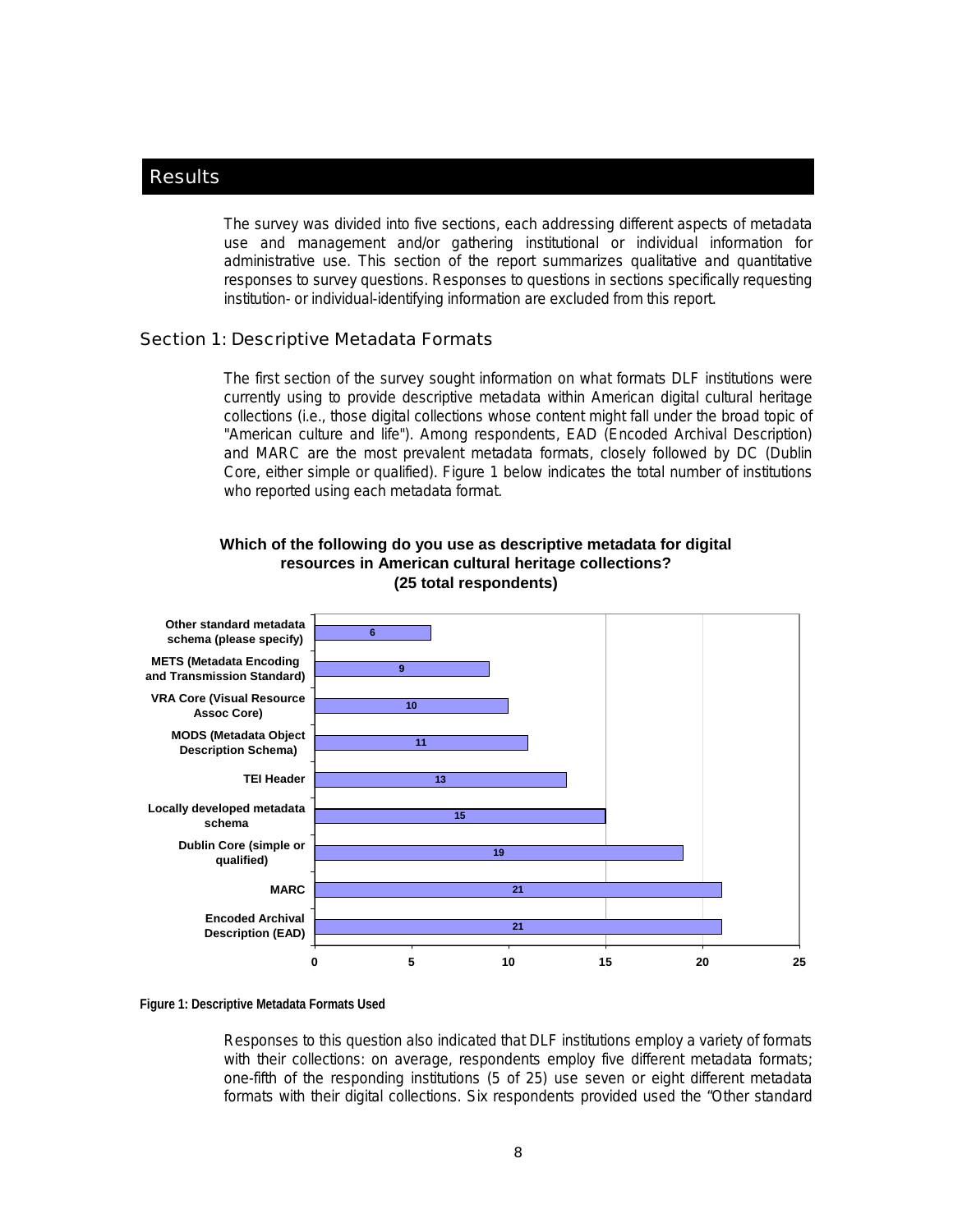metadata schema (please specify)" portion of this question to provide more specific information that is included in Appendix C. The fact that some of the schemas mentioned are modifications of existing schemas or unique to particular subject areas or disciplines further emphasizes the diverse range of metadata formats currently in use.

# Section 2: Use of MODS

As part of its charge for the DLF Aquifer project, the Metadata Working Group recommends metadata policies and best practices. The group identified MODS early on as a format that could support richer descriptions of digital objects and resources, and used this survey to gauge current MODS activity among DLF institutions.



# **Are you currently using MODS in either a production or test environment? (25 total respondents)**

#### **Figure 2: MODS Use Among DLF Institutions**

Though MODS is still much less common than other metadata schema (as evidenced in Figure 2), the majority of DLF institutions who responded to this question indicated some use of MODS, whether through testing, production, or both. An important peripheral point to highlight here is the very close relationship between MODS and MARC. The survey, not surprisingly, indicates that a large percentage of respondents (21 of 25) are currently using MARC as one of their descriptive metadata formats for cultural heritage materials. While use of MODS among DLF institutions is still primarily in the testing phase, and few institutions (6 of 25 respondents) have developed any documentation for its use, it is not a stretch to assume that the prevalence of MARC usage indicates some promise for using MODS as a metadata resource to support richer shareable metadata. As indicated by the survey results, a key challenge for the DLF Aquifer Metadata Working Group moving forward will be to engage communities using metadata formats other than MARC in their local content management systems around the transformation of those local records into shareable MODS records as defined in the Aquifer guidelines.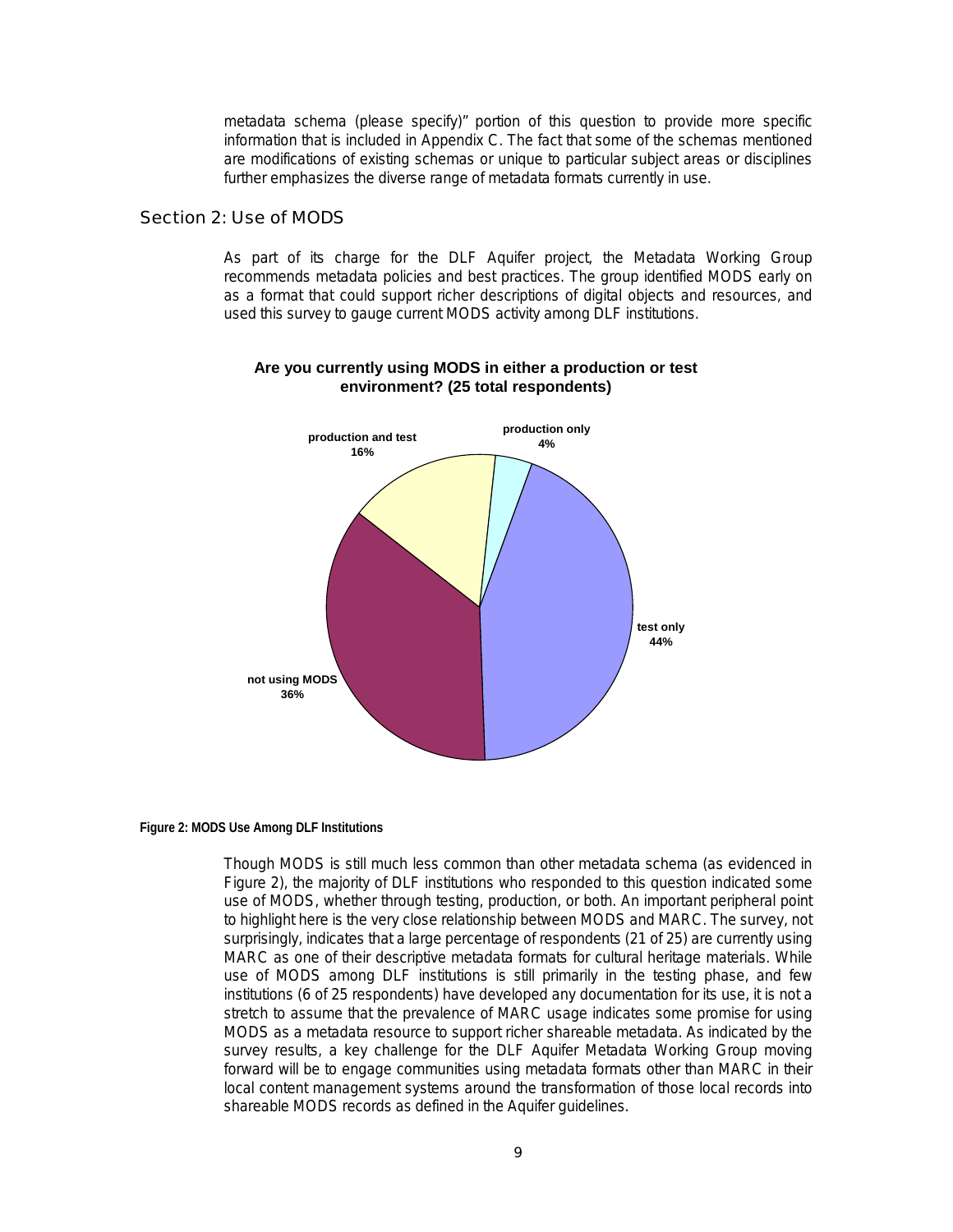# Section 3: Metadata Tools & Processes

Just as there are a range of metadata formats in use to describe digital cultural heritage collections, there are innumerable tools, systems, and scripts currently being used by institutions to create, manipulate, enhance, and transform their metadata. The following table represents a sampling of the 95 specific tools mentioned by 25 respondents.

| <b>General Types of Tools</b><br><b>Mentioned</b> | Specific Tools Mentions (% of respondents who<br>indicated use)                                                                                                                |
|---------------------------------------------------|--------------------------------------------------------------------------------------------------------------------------------------------------------------------------------|
| Integrated Library System                         | Aleph (8%), SIRSI (12%), Endeavor (4%)                                                                                                                                         |
| Content Management System                         | DLXS (12%), Documentum (4%), Vital (4%)                                                                                                                                        |
| Database                                          | DB2 (4%), EndNote (4%), FileMaker (8%), FoxPro<br>(4%), MS Access (4%), Various flavors of SQL (16%),<br>Oracle (12%), XML databases (12%),                                    |
| Digital<br>Management<br>Asset<br>System          | CONTENTdm (12%), DigiTool (4%), Hyperion (4%),<br>Insight $(4%)$ , Verde $(4%)$                                                                                                |
| Editor                                            | XMLSpy (24%), BBEdit (4%), DC-dot (4%), Emacs<br>(8%), Inscribe (4%), MARCEdit (16%), NoteTab (16%),<br>OpenOffice (4%), Oxygen (24%), Topologi (8%), vi<br>(4%), XMetaL (16%) |
| Processor/Extractor                               | MARC-to-TEI tool (4%), perl scripts (40%), SAXON<br>(16%), Xalan (40%), PHP scripts (12%), JHOVE (8%)                                                                          |

Respondents were forthright and highly descriptive in identifying needed or desired tools for metadata management.

**Samples of user responses:** 

"Software that could transform diacritics and symbols to UTF8 regardless of their form."

"A robust editing environment that would read and interpret XML schemas, and that would allow data entry verification and output that would conform to the specified schema."

"Tools that can allow simple mappings among schema so as to create metadata in a variety of syntax or convert metadata in a variety of schema."

"For projects that include OCR'd text, it would be nice if some of the metadata could be automatically generated."

"In other words, we want an easy way to grab an XML document and edit it in a forms-based environment that requires minimal staff training but produces standards-compliant metadata."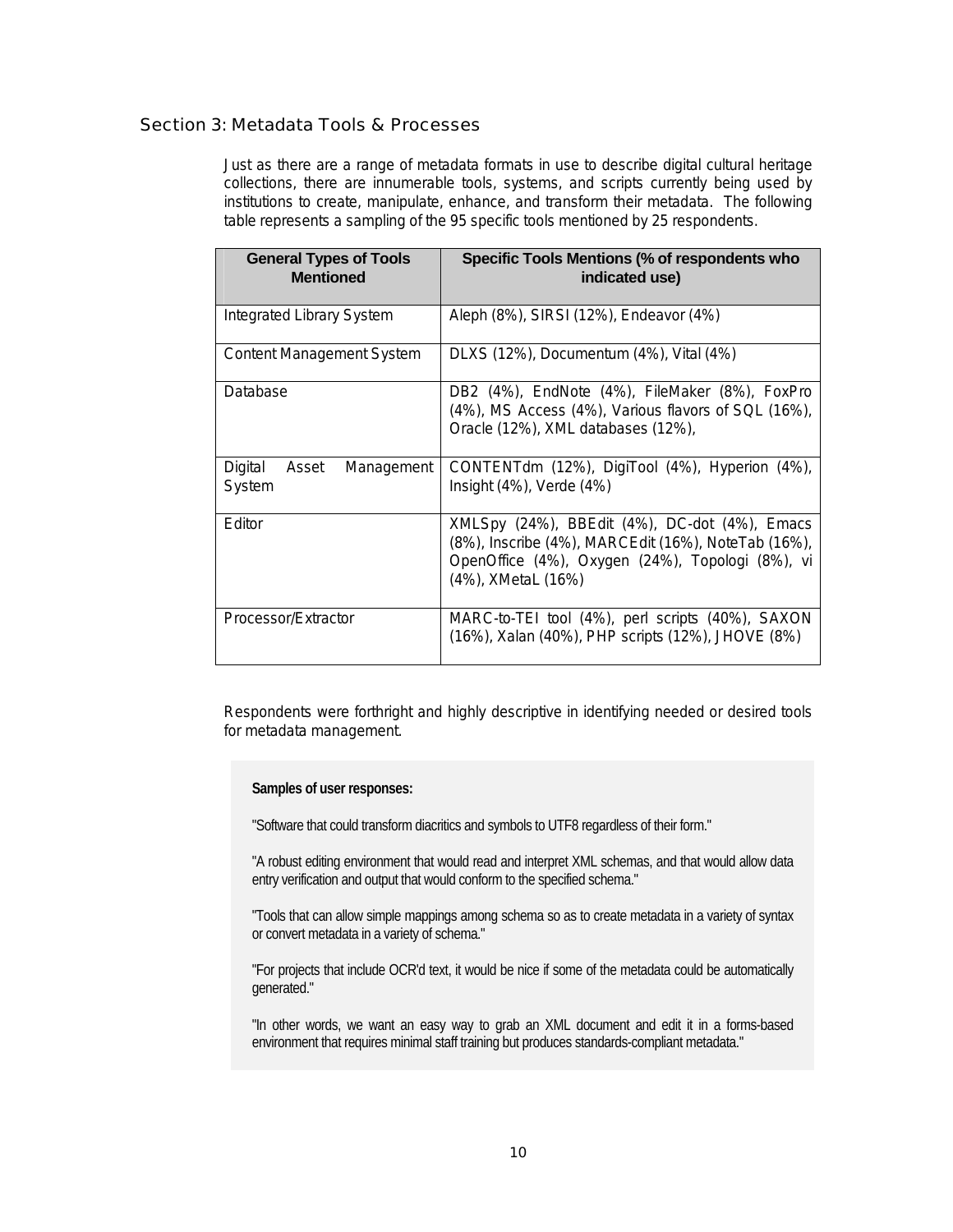What seems clear from these responses is that institutions will continue to use a variety of tools for creating, managing, and preserving metadata (descriptive and otherwise) in their local content or digital asset management systems. This suggests that continued work by the MWG with a focus on *optimizing shareability* of metadata records extracted from their local contexts and made available for external aggregation is realistic and, in the long run, beneficial to continued exploration of future directions for digital library efforts in academic and research settings.

# Appendix A: Survey of MODS Use & Metadata Tools

#### INTRODUCTION

**Background:** The DLF Aquifer project is an initiative of the Digital Library Federation to create scalable solutions that enable teaching, learning, and scholarship. Beginning with a collection of digital content in the area of American culture and life, DLF Aquifer will create a test-bed of tools for selecting, collecting and providing access to quality digital content. The Metadata Working Group of the DLF Aquifer project is charged with recommending metadata policies and best practices to the DLF Aquifer Implementation Group. This group will design workflows for metadata harvesting, creation, and enhancement. More information on the DLF Aquifer project is available through the Digital Library Federation's website: http://www.diglib.org/Aquifer/.

**Purpose of survey:** The following brief survey is an attempt to assess what metadata formats DLF institutions are currently using and what tools are in use to manipulate and manage metadata for relevant cultural heritage and humanities oriented digital resources. The goal is to identify those resources and practices which could benefit other participating DLF institutions and the Aquifer project and to have a better understanding of the current metadata landscape. In addition, having identified MODS as a promising format for providing detailed and uniform shareable metadata, the Metadata Working Group is currently developing a profile and recommendations for its use. Input and insight on MODS is highly valued, particularly from member institutions who are already working with MODS. Questions regarding this survey may be directed to the chair of the Aquifer Metadata Working Group, Sarah Shreeves: sshreeve@uiuc.edu.

**Completing the survey:** This survey should take 15 minutes to complete. There are 9 questions total, divided into 5 sections. Please feel free to consult with others at your institution who could provide useful feedback. This survey is open *through August 17*.

To start the survey, click "Next" (below). To move forward or backward through the survey, click the arrows at the bottom of each screen. If you'd like to leave the survey at any time, just click "Exit this survey" (upper right-hand corner of the screen). Your answers will be saved. In order to resume the survey where you left off, use the same computer to link to the survey URL. Thank you!

#### SECTION 1 OF 5: DESCRIPTIVE METADATA FORMATS

Various metadata formats may be used to describe digital resources. The Metadata Working Group is interested in those formats currently being used to create descriptive metadata within American cultural heritage digital collections (i.e., those digital collections whose content might fall under the broad topic of "American culture and life").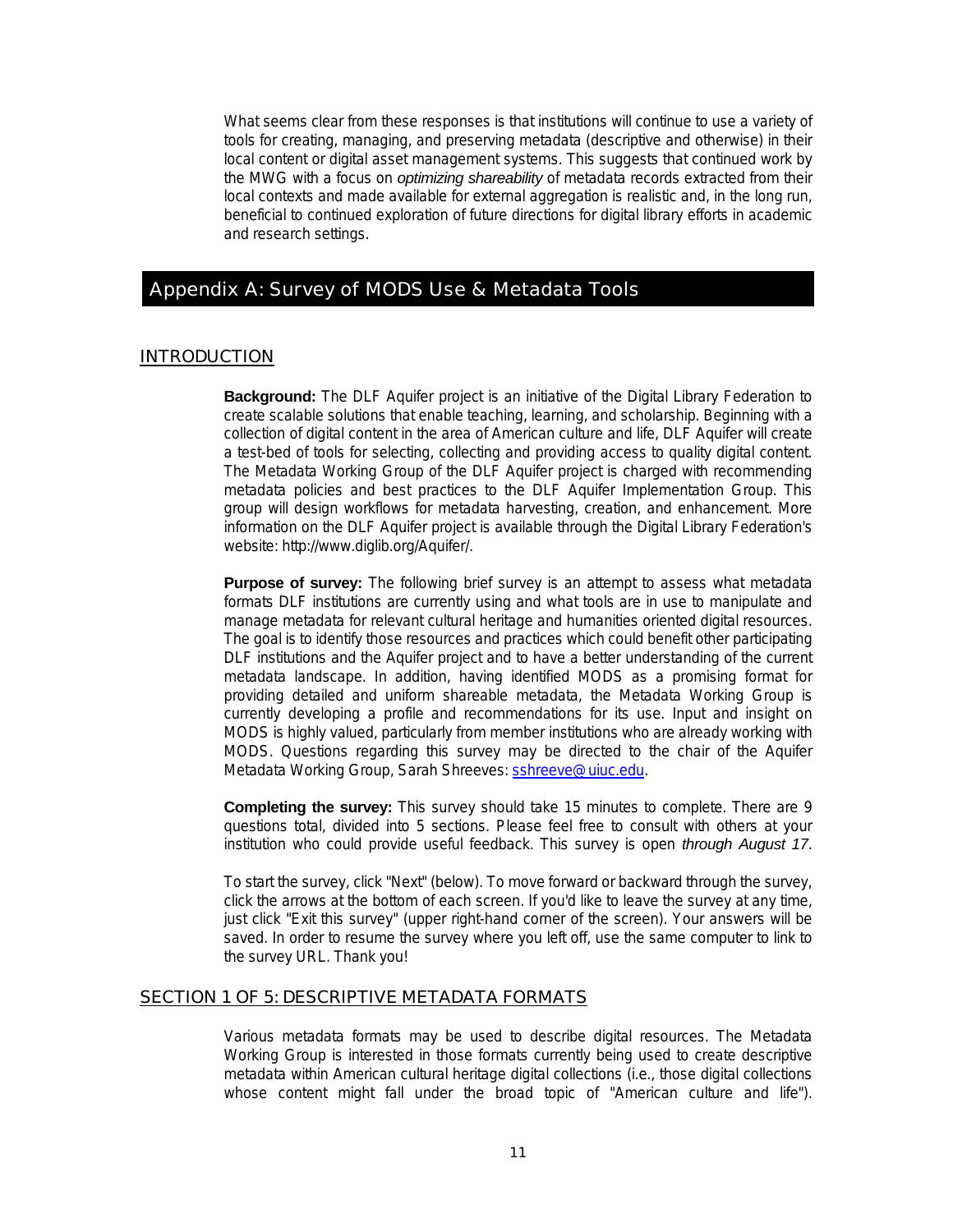# *1. Which of the following do you use as descriptive metadata for digital resources in American cultural heritage collections? (check all formats that apply)*

- Dublin Core (simple or qualified)
- Encoded Archival Description (EAD)

**MARC** 

- METS (Metadata Encoding and Transmission Standard)
- MODS (Metadata Object Description Schema)
- TEI Header
- VRA Core (Visual Resource Assoc Core)
- Locally developed metadata schema
- Other standard metadata schema (please specify)

# SECTION 2 OF 5: USE OF MODS

**Background:** The Metadata Working Group is currently developing a MODS metadata profile for DLF institutions with cultural heritage and humanities material based on the DLF/NSDL OAI Best Practices for Shareable Metadata work. The group is interested in which institutions are already using MODS (either in production workflows or in testbeds) and what insights or resources they would be willing to share with the group to help inform the use of this format. For more information on the DLF/NSDL OAI Best Practices for Shareable Metadata work, please visit their metawiki: http://oai-best.comm.nsdl.org/cgibin/wiki.pl.

# *2. Are you currently using MODS in either a production or test environment?*

- production and test
- $\Box$  production only
- test only
- $\Box$  not using MODS

# *3. Have developed any documentation for using MODS?*

 $\cup$  Yes  $\cup$  No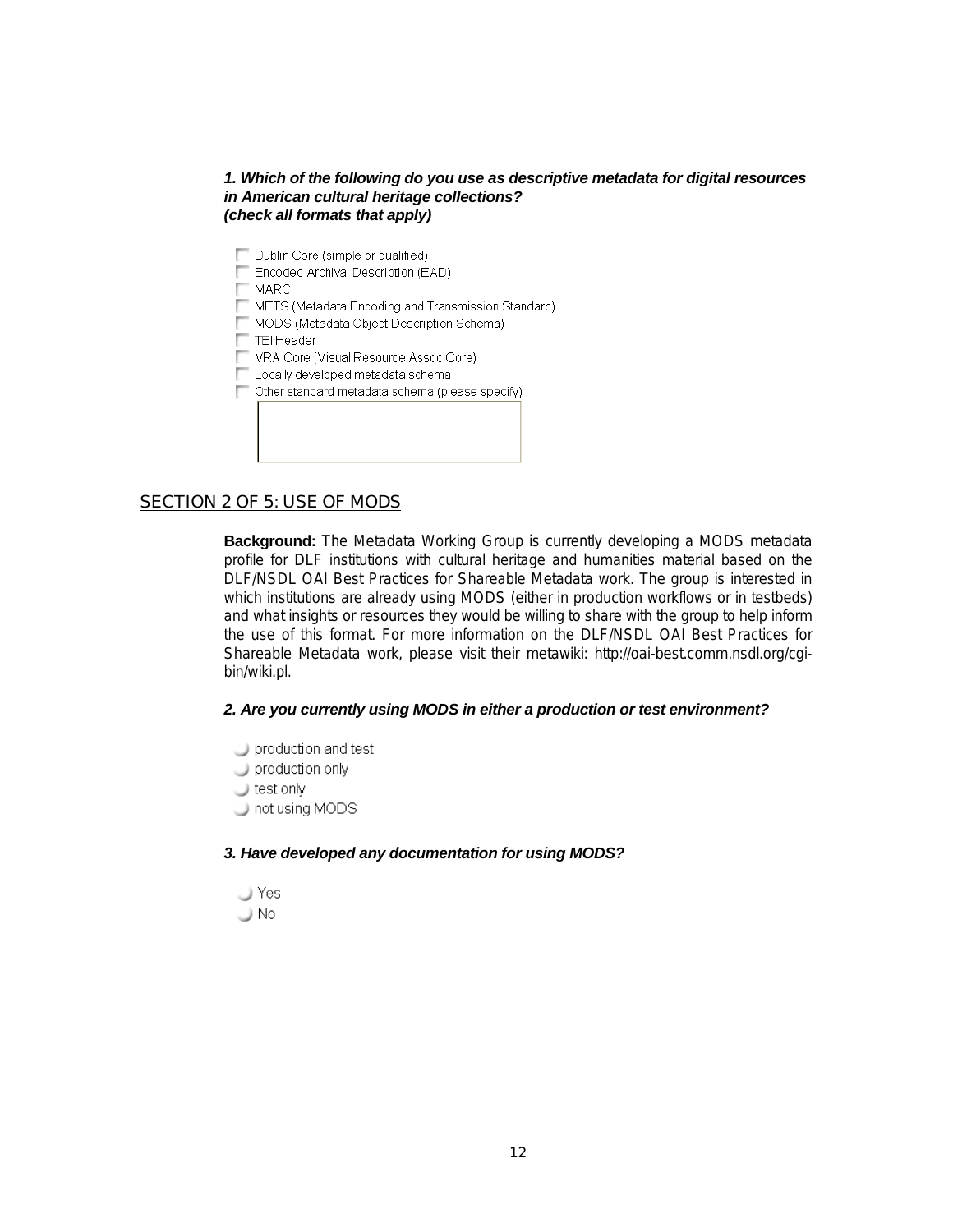*4. If you have developed or are planning to develop documentation for using MODS, would it be possible to share this with the Aquifer Metadata Working Group?* 

|            | Please select your institution from the<br>pull-down menu across from your answer. |
|------------|------------------------------------------------------------------------------------|
| Yes.       |                                                                                    |
| No.        |                                                                                    |
| <b>N/A</b> |                                                                                    |

# SECTION 3 OF 5: METADATA TOOLS AND PROCESSES

**Background:** A number of commercial and free tools are available for creating, manipulating, enhancing, and transforming metadata. Some institutions may have also developed their own local resources for working with metadata. Institutions may also work with metadata by using tools provided with their digital library systems.

The following questions attempt to gauge what tools institutions are currently using with their metadata and for what purposes.

*5. What tools do you use to manage and manipulate metadata (in any format)? These could be locally developed tools, tools already included in a content management system, tools for transformation of metadata, and so forth. Please list these tools below, and include any comments about their use.* 

*6. Are there tools that you wish you had, which would help you manage and manipulate metadata? If so, please briefly describe.* 

# SECTION 4 OF 5: OPEN QUESTIONS AND COMMENTS

*This survey focuses on the immediate concerns of the Aquifer Metadata Working Group.* We recognize that there are other issues regarding metadata for cultural *heritage digital resources that this survey does not address. If you have additional questions or comments that you feel are relevant to this project, please bring them to our attention by mentioning them in the box below.* 

# SECTION 5 OF 5: INSTITUTIONAL INFORMATION

The following information will be used to determine how many DLF institutions participated in this survey, and to identify those willing to be available for follow-up questions and/or to contribute further information or resources to the project. We appreciate your willingness to complete this survey, and hope we may rely on you to continue to assist us in this DLF endeavor.

#### *8. Name of your institution:*

[institution name selected from pull-down menu of DLF institutions]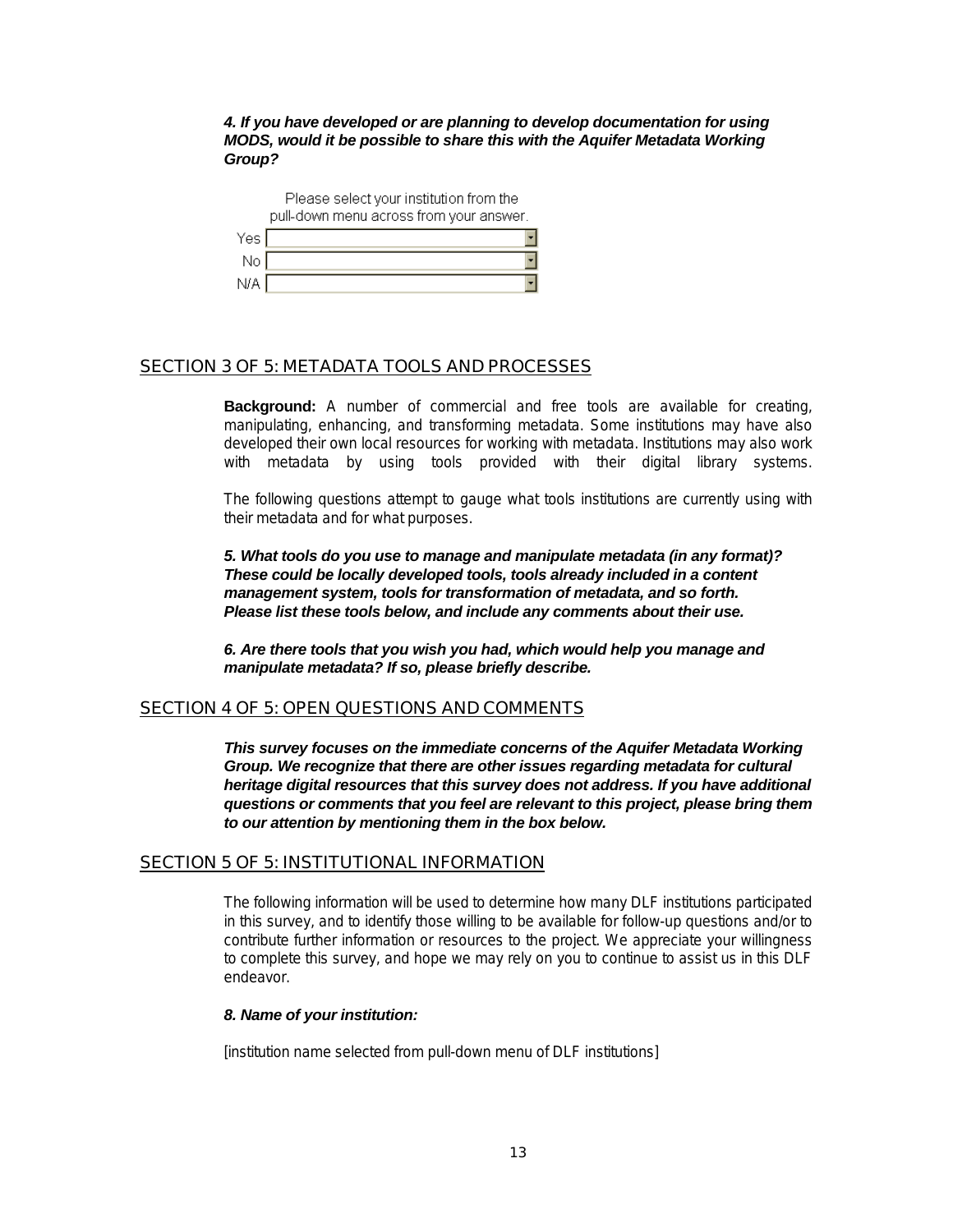*9. May we contact you for follow-up questions or further information? If so, please enter your name and contact information below.* 

| Name:           |  |
|-----------------|--|
| Position/Title: |  |
| Email:          |  |
| Phone:          |  |

# **THANKS!**

Thank you for your time. We appreciate your feedback. You are free to make changes to your survey response *through August 17*. To make changes to your response, link to the survey URL using the same computer.

If you have any questions, please contact the chair for the Aquifer Metadata Working Group, Sarah Shreeves: sshreeve@uiuc.edu. Information and updates on the DLF Aquifer project are available through the DLF website: http://www.diglib.org/Aquifer.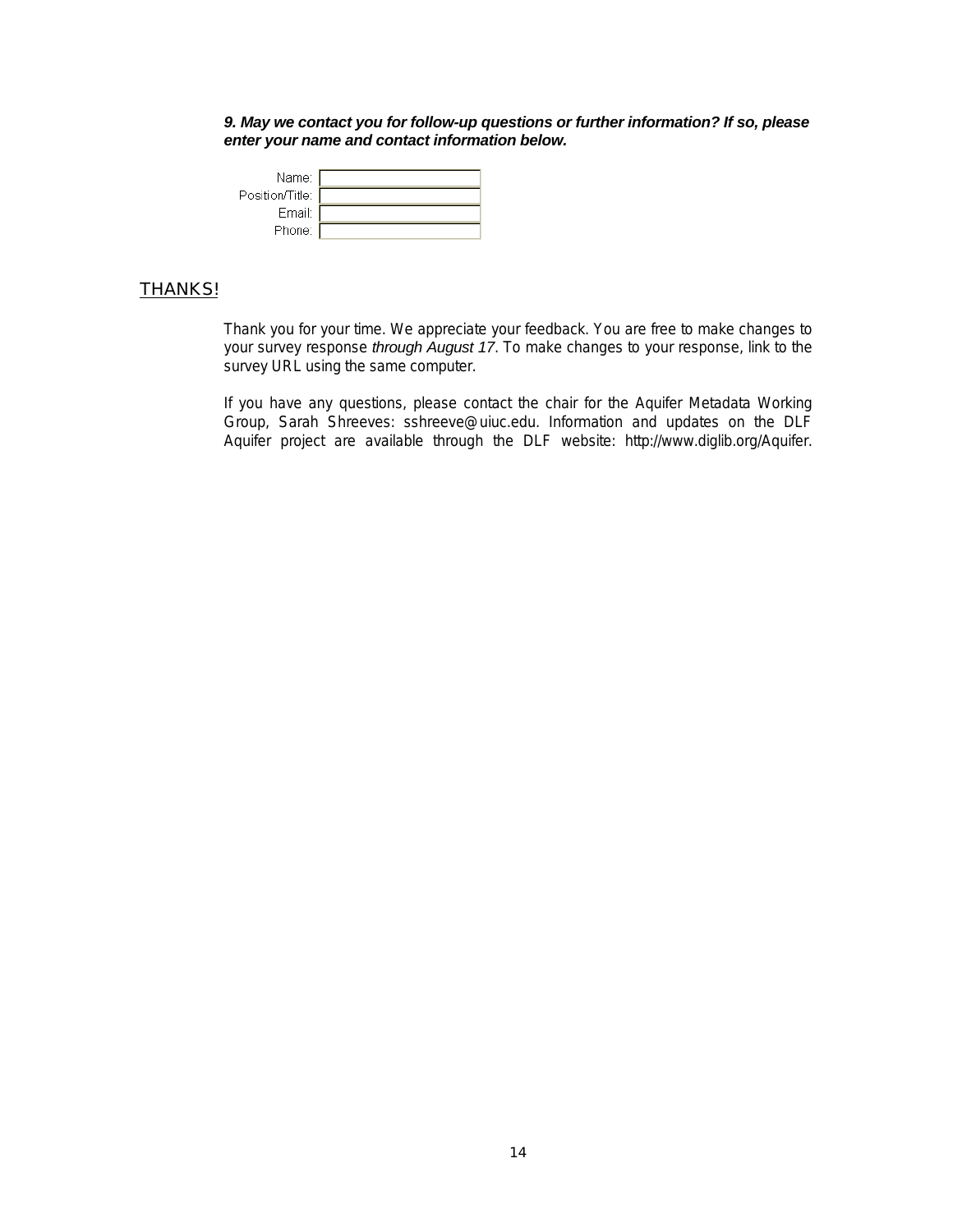# Appendix B: Survey Cover Letter

Greetings from the Digital Library Federation!

As an active DLF institution member, you are being asked to complete the following surveys addressing aspects of digital librarianship at your institution or to forward them to the person or group best qualified to respond. We seek one institutional response per survey.

#### **Survey of MODS Use & Metadata Tools** -

http://www.surveymonkey.com/s.asp?u=469551250385

# **Survey of User Services for Digital Collections** – http://www.surveymonkey.com/s.asp?u=514031250426

Responses to these surveys will inform the work of DLF Aquifer, an initiative of the DLF. We appreciate the time and consideration you give to our queries, and will share our findings once the survey analysis is complete. Please feel free to consult with others at your institution as you complete the survey. This survey is open through August 17. More information on DLF Aquifer and the surveys is included below.

Thank you for your active interest in the DLF. We look forward to your continued participation in its efforts, and in your prompt and considered response to these surveys.

Sincerely, Katherine Kott

----------

#### BACKGROUND:

The Digital Library Federation (DLF) is currently engaged in a collaborative initiative to create scalable tools and services that enable teaching, learning, and scholarship. Called DLF Aquifer, this initiative seeks to improve and expand access to digital library content across institutions, particularly in the humanities and social sciences. More information on DLF Aquifer is available through the DLF website: http://www.diglib.org/aquifer/

#### **Survey of MODS Use & Metadata Tools** –

http://www.surveymonkey.com/s.asp?u=469551250385

PURPOSE: Gather information on metadata formats DLF institutions are currently using, tools used to manipulate and manage metadata, and use of MODS.

PARTICIPANTS: Anyone involved in developing or managing metadata for digital content, either in production or test environments. The URL for the survey may be forwarded to others within your institution who could provide useful feedback.

SCOPE: Nine questions are divided among five areas: 1) Descriptive Metadata Formats; 2) Use of MODS; 3) Metadata Tools & Processes; 4) Open Questions & Comments; and 5) Institutional Information.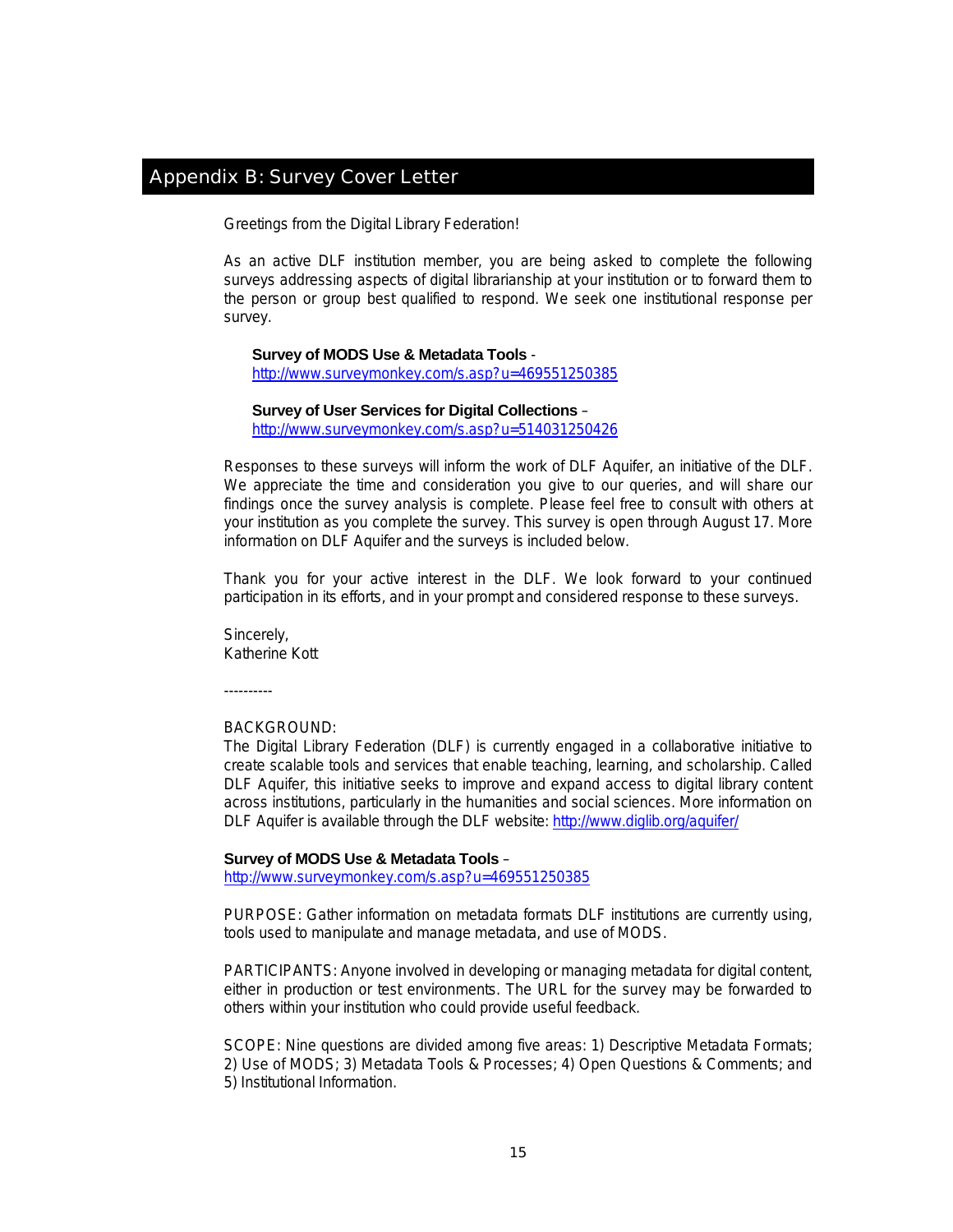CONTACT: Questions regarding this survey may be addressed to the Aquifer Metadata Working Group chair, Sarah Shreeves: <mailto:sshreeve@uiuc.edu>sshreeve@uiuc.edu.

#### **Survey of User Services for Digital Collections** –

http://www.surveymonkey.com/s.asp?u=514031250426

PURPOSE: Gather information on how scholars at DLF institutions currently use digital collections, how that use might be improved, and what is needed in order to improve services.

PARTICIPANTS: Anyone involved in assessing user services for digital collections, assisting users with digital collections and services, or supporting/developing digital collections and services. The URL for the survey may be forwarded to others within your institution who could provide useful feedback.

SCOPE: Fourteen questions are divided among five areas: 1) Assessing Use; 2) Actual & Desired Use; 3) Supporting Digital-Resource Use; 4) Open Questions & Comments; and 5) Institutional Information.

CONTACT: Questions regarding this survey may be addressed to the Aquifer Services Working Group chair, Martin Halbert: <mailto:mhalber@emory.edu>mhalber@emory.edu.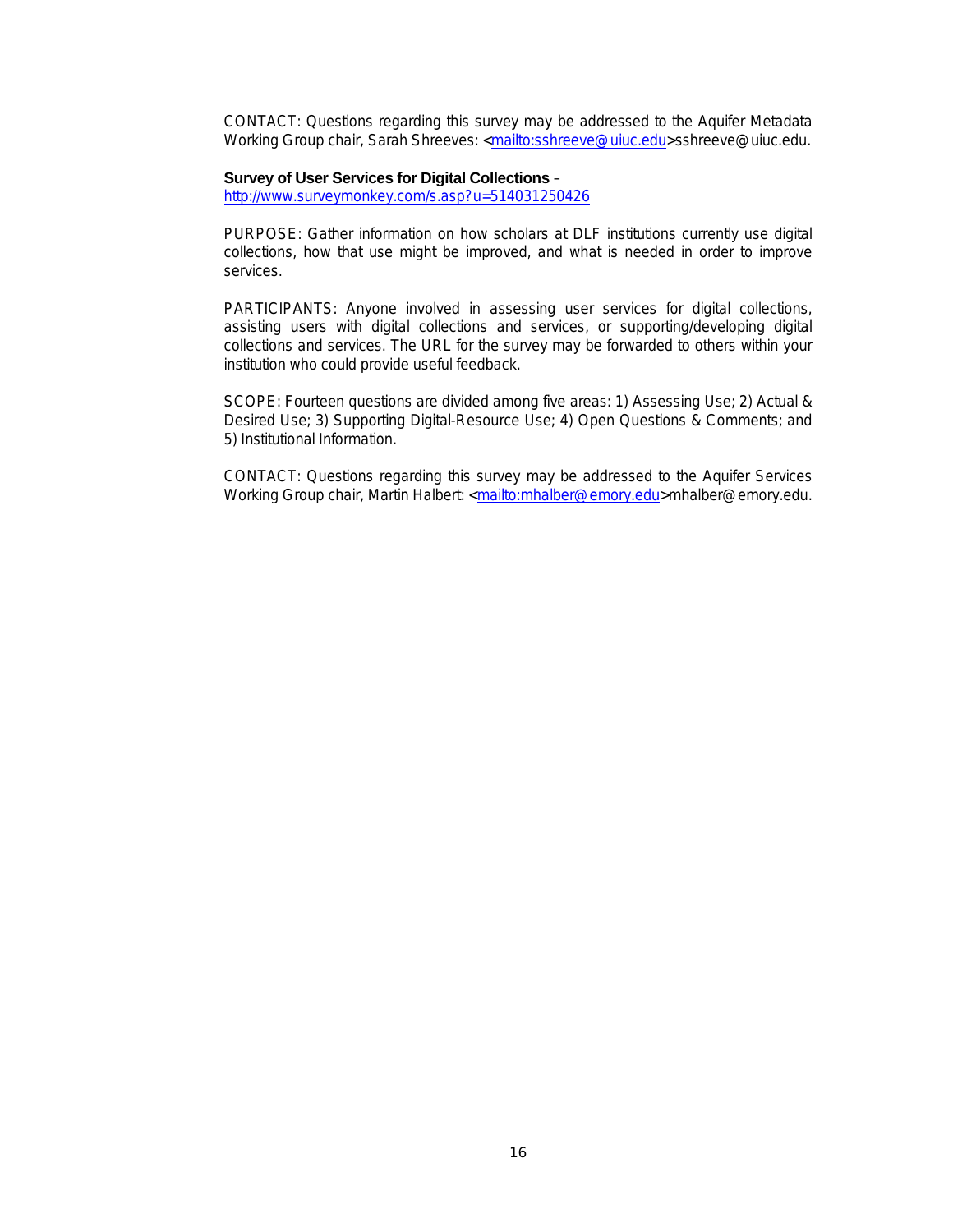# Appendix C: Qualitative Data from Survey

The following comments and information were offered in response to the open-ended questions in the survey (e.g., "Other" options at the bottom of a list of pre-formulated responses). Specifically, this Appendix includes qualitative responses to questions 1, 6, and 7 of the survey. The total number of respondents and the number who skipped a question are provided for each question.

In order to preserve the anonymity of respondents, all references to specific institutions, individuals, programs, projects, etc. have been removed from the following raw responses; bracketed ellipses, words, or phrases indicate removed or substituted information. In addition, because most of the responding DLF institutions use American English spelling conventions, words were re-spelled to fit this standard so that non-American institutions could not be easily identified. Answers to questions that specifically queried institution- or individual-identifying information are excluded. Because responses to question 5 essentially provided technical fingerprints for institutions, all responses to that question are likewise omitted from this Appendix.

# SECTION 1 OF 5: DESCRIPTIVE METADATA FORMATS

*2. Which of the following do you use as descriptive metadata for digital resources in American cultural heritage collections? (check all formats that apply)*  **(6 responses to this option, 0 skipped question)** 

- 1) DDI
- 2) Internally created metadata sets. We've used METS in the creation of a prototype record transfer schema.
- 3) CrossRef metadata for digital journals published by the library (other standards are in use for digital projects that fall outside of "American cultural heritage" definition).
- 4) For VRA Core, we are using a system that uses much of the work/image philosophy of the Core, but it not completely compliant in all places.
- 5) NISO 3987
- 6) DC Terms, FGDC, DDI, MathML

# SECTION 3 OF 5: METADATA TOOLS & PROCESSES

# *6. Are there tools that you wish you had, which would help you manage and manipulate metadata? If so, please briefly describe.*  **(20 responses, 5 skipped question)**

- 1) Schema-based metadata editor for web environment (possibly Altova Authentic still under investigation). Collaborative tools for metadata creation/workflow.
- 2) Tool to check digital provenance of image files, Artisia's Teams software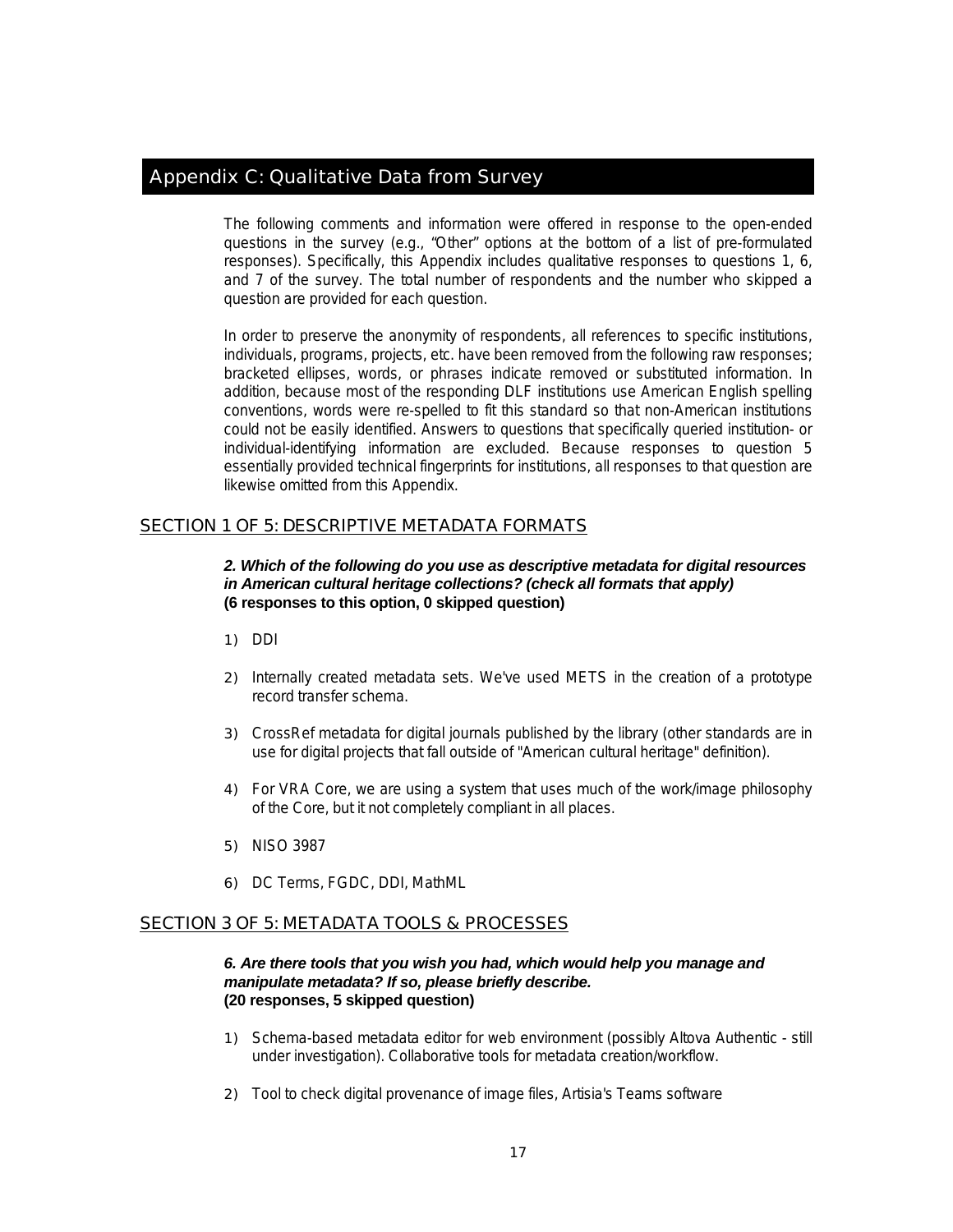- 3) A tool that allows you to put in a URL or cut & paste a text file, and have it test to see if it's unicode compliant -- and have it show me where any non-compliant entities exist on the page. Also, software that could transform diacritics and symbols to UTF8 regardless of their form.
- 4) to automatically extract existing descriptive and subject metadata from digital objects - to automatically generate metadata from digital objects (text, image, sound) - to identify and remove duplicates
- 5) a tool that clearly describes the metadata formatting being used, e.g., utf8 vs. isolatin1
- 6) A robust editing environment that would read and interpret XML schemas, and which would allow data entry verification and output that would conform to the specified schema. The editing environment should include authentication of users and version control. In other words, we want an easy way to grab an XML document and edit it in a forms-based environment that requires minimal staff training but produces standards-compliant metadata.
- 7) Tools that can allow simple mappings among schema so as to create metadata in a variety of syntax or convert metadata in a variety of schema. These tools should be able to validate, parse, and format data with ease.
- 8) Our current tools need to be (and are in the process of being) expanded. For example, we are currently enhancing the Web interface to [local database-driven tool] to allow archivists to work from the Collection (EAD) level down through the individual item (METS) level. Once this enhancement is complete, we will expand [local METS extraction tool] to generate EADs as well as METS object from the [local tool] database. There are other (indeed innumerable) input and processing needs that we haven't addressed yet in the tools. In particular our users need better means for rearranging the hierarchical structure of collections and objects in the course of input. Processing archival collections truly requires a great deal of flexibility so that archivists can experiment and "feel out" the most appropriate structure for a collection. We also need better project management/quality control tools--the means for project managers efficiently to review and correct the metadata after the initial input. And we need a better ways for enabling [local tool] users to tap and making use of existing metadata (from the [digital resource catalog]) Our tools have a long history (some of [local tool] originated even before MOA2, let alone METS and MODS), and because of this they are carrying a lot of baggage. As a matter of expedience we find ourselves adapting old structures and technologies to new ends. Since I think directions in digitization are much clearer now, I for one would welcome an opportunity to rethink and reimplement substantial parts of our metadata gathering and manipulation tools with the clearer ends in mind.
- 9) Need tools that will help manage iiterations of schemas as they represent categories of metadata (descriptive, technical for different formats, preservation, etc.), but also complete packages of digital object classes (METS profiles for BookSimple, Images, Journals, etc.). Am investigating SchemaLogic and the full tool set that's part of the Altova suite (XMLSpy).
- 10) -- For projects which include OCR'd text, it would be nice if some of the metadata could be automatically generated; --METS creation/export tool; -- MODS creation/export tool; --Open Source digitization workflow management/metadata system; -- Tools to aggregate digital content from multiple sources, both commercial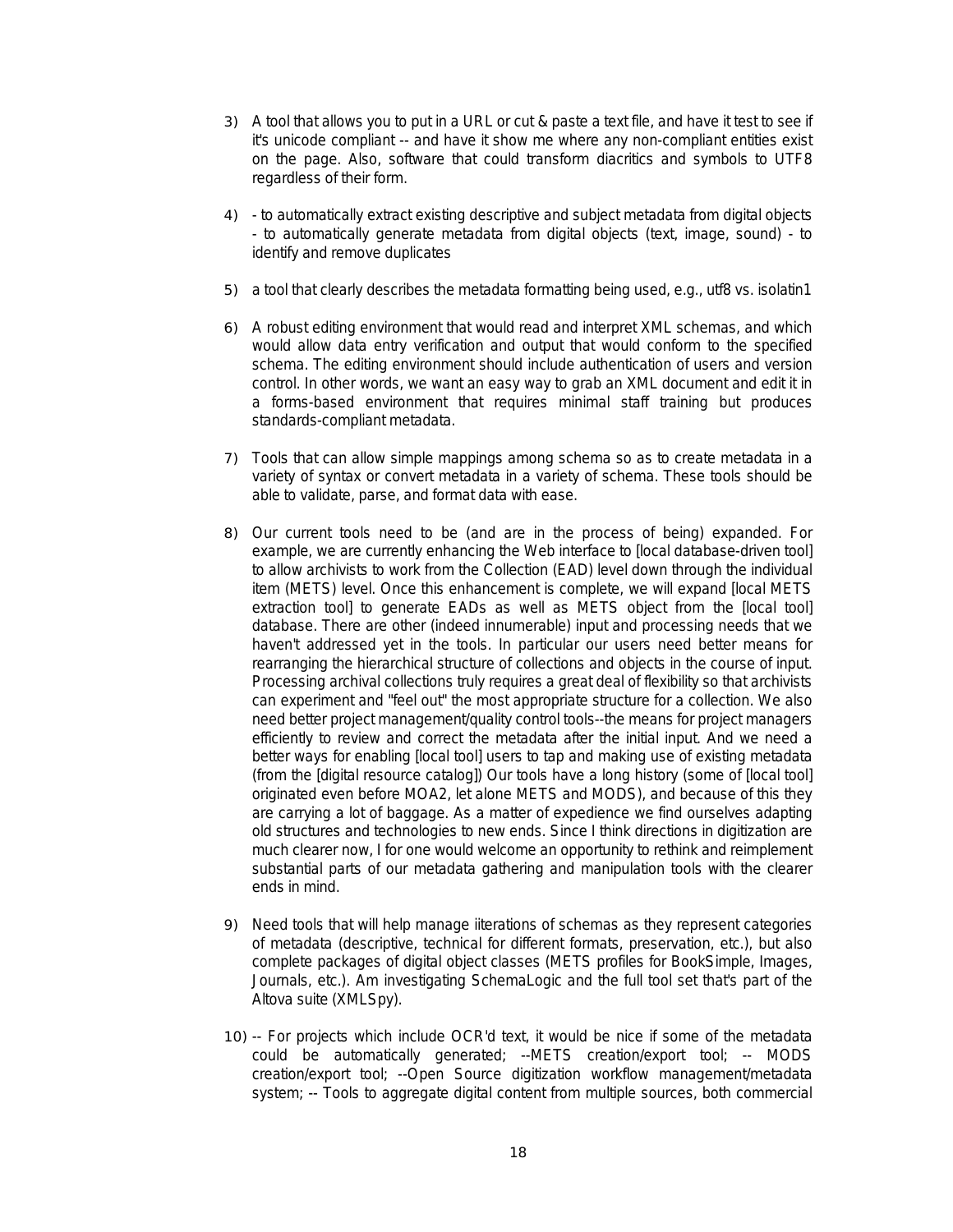and open access -- and to layer on services such as annotation, automatic notification, and incorporation into course management systems.

- 11) We are looking for a new central cataloging tool for images to replace IRIS. We are looking for something that is VRA Core compliant (Core 4 in the fall), that has full authority control functionality, allows us to build complex hierarchy and relationships, sophistocated global change, permissions control, and other functionality we are accustomed to in an ILS. Additionally, for all of our processes, we would like more sophisticated (and targeted) XML editing tools that would allow for permissions control, global change, etc. And ways to take advantage of our ILS authority records in our XML digital library records and keep the corresponding "bibliographic" data records in sync.
- 12) We desparately need a METS generation tool allowing a user to create a fileSec and structMap through a graphical interface. We'd like to start development on this tool soon, but we currently don't have a firm timeline. We're also going to start development soon on a MODS-based "generic" photograph cataloging interface with Oracle on the back end.
- 13) METS tools (edit, display, search) tools that transform metadata from one format to another tools to create application profiles - meta management of metadata! more tools like EAD cookbook but for other formats
- 14) Better normalization scripts and other tools.
- 15) We wish we had something similar to MARC-Edit that is geared toward single records. We wish we had a simple, modular tool for updating individual records (upgrading, editing, based on various metadata schemas) We wish we had a universal translator, or a scalable way of delivering forms of metadata that aren't our native formats. We envision something similar to Jeff Young's MARC XML switching schema, but more fully fleshed out.
- 16) Yes, a METS editor. We're building one, but it would be nice if the community could work on sharing those already developed.
- 17) I wish we have more scripts that transformed metadata from one standard to another. For example, I'm surprised there isn't a script to take metadata from a MARC record and put in the TEI header format (or vice versa). I'd really like to start using METS more so I wish there were tools to help build and validate METS Profiles. I wish there was a way to do MODS Formats too, like setting up templates for specific types of resources.
- 18) An intuitive XML editor for the creation of EAD.
- 19) Tools associated with emerging METS profiles
- 20) a nice, easy to use, mets packager would be nice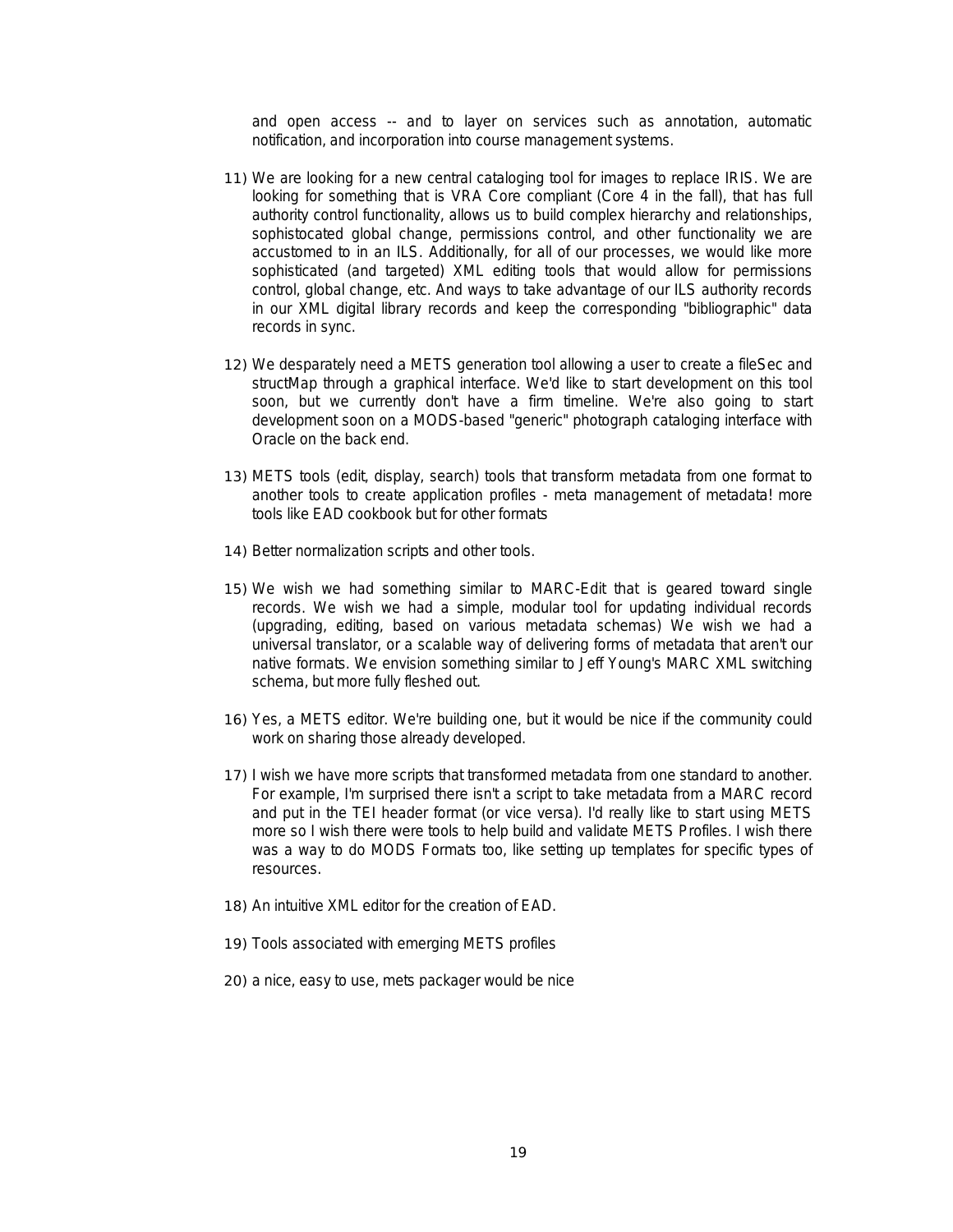# SECTION 4 OF 5: OPEN QUESTIONS AND COMMENTS

*7. This survey focuses on the immediate concerns of the Aquifer Metadata Working Group. We recognize that there are other issues regarding metadata for cultural heritage digital resources that this survey does not address. If you have additional questions or comments that you feel are relevant to this project, please bring them to our attention by mentioning them in the box below.*  **(9 responses, 16 skipped question)** 

- 1) We see a need for Shared Best Practices, and believe the Aquifer Metadata Working Group is in good position to recommend/specify practices to foster interoperability / eventual federation of collections that are currently discrete.
- 2) How does one determine whether MODS is the best standard to use in cultural heritage applications. We need more metadata transformation tools.
- 3) I think we all need to pay attention to the standards and tools we use for the content of our metadata. For example, AACR2, CCO, DACS, ONIX & BISG metadata best practices. We also need to pay attention to the use of content standards to designate subjects or classify resources. For example LCSH, AAT, DDC.
- 4) PLEASE NOTE THAT THIS RESPONSE DOES NOT RELATE TO SIGNIFICANT CURRENT DIGITAL MATERIAL RELATING TO 'AMERICAN CULTURE AND LIFE'; INSTEAD IT RELATES TO DIGITAL AND DIGITIZE COLLECTIONS AT [institution] ([URL]) Two priority areas for us are - Digital Rights Management - Digital Signing of Objects.
- 5) We would find any training materials or other documentation on MODS to be extremely useful.
- 6) A comment on our MODS documentation: While we are willing to share such documentation as we have, it would probably be of limited usefulness to the Aquifer group. It is pretty specific to our [local database-driven tool] implementation, and maps the metadata from its [local database-specific] format to METS/MODS format.
- 7) Our use of MODS is based on MODS' ability to nest components needing some extent of description below the top level of description which works well with METS. The core element set that we've been using and probably will continue to use for the immediate future in our mass production environment is Dublin Core qualified based. We will need to continue to receive all kinds of metadata schemas from our data providers and plan to map what we receive to a core set that moves fairly well so far between our DCq and MODS mapping. If the Aquifer MD WG plans to write a profile for MODS for cultural heritage resources, I would urge that profile be based on socalled MODS lite rather than full MODS for I don't think it's realistic to require full MODS or full MODS with MADS.
- 8) Metadata Enhancement Services. There is a dire need for a set of modular tools that can enable catalogers and metadata specialists to quickly and easily remediate metadata records in various formats, including DC and MODS, both as individual records and through batch processing of collections of records. Although there has been some initial research in this area, there is no elegant solution to this problem to date. Creating such a tool in the near future is a major goal of the [project] at [institution]. We also feel that there is great need for a central, searchable registry of